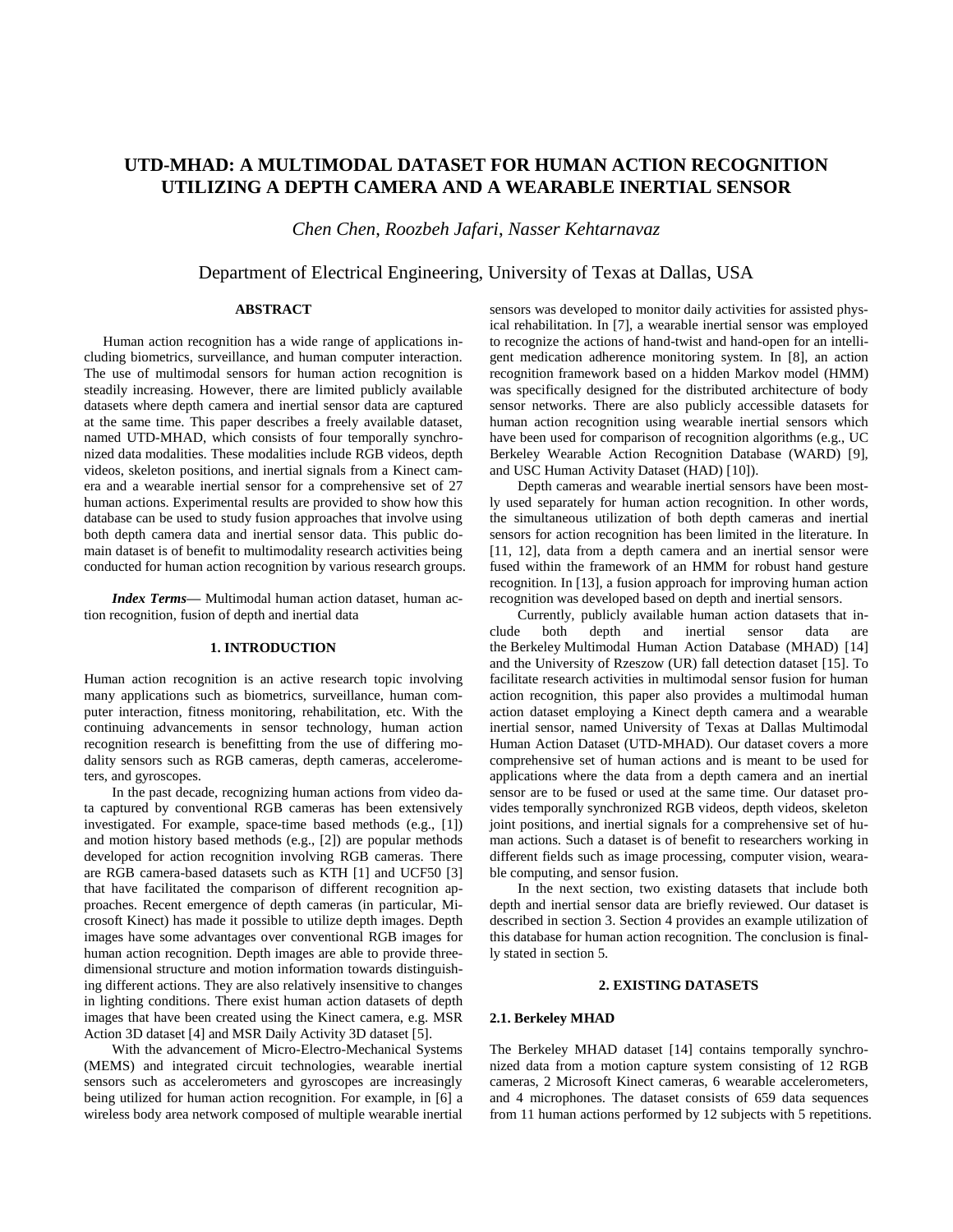Although the dataset includes data from depth cameras and accelerometers, one issue to note here is the practicality or intrusiveness associated with wearing multiple inertial sensors or accelerometers in a real-world setting. More importantly, the dataset includes 11 human actions which are rather distinct and thus distinguishable from each other, whereas our dataset includes 27 human actions, and some of which are similar.

#### **2.2. UR Fall Detection Dataset**

The UR fall detection dataset [15] focuses on human fall detection. It contains 60 depth video and color video sequences recorded with 2 Microsoft Kinect cameras as well as the data from an accelerometer. The Kinect cameras were mounted on the ceiling and the accelerometer was worn near the spine on the lower back of a subject. Only two types of actions (falling and non-falling) are included in this dataset, limiting the applicability of this dataset for evaluating recognition algorithms for other actions.

#### **3. UTD MULTIMODAL HUMAN ACTION DATASET**

#### **3.1. Sensors**

For our multimodal action dataset, only one Microsoft Kinect camera and one wearable inertial sensor were used. This was intentional due to the practicality or relatively non-intrusiveness aspect of using these two differing modality sensors. Both of these sensors are widely available, low cost, easy to operate, and do not require much computational power for the real-time manipulation of data generated by them. A picture of the Kinect camera is shown in Fig. 1(a). It can capture a color image with a resolution of  $640 \times 480$ pixels and a 16-bit depth image with a resolution of 320×240 pixels. The frame rate is approximately 30 frames per second. It is also important to note that the Kinect SDK [16] is a publicly available software package which can be used to track 20 skeleton joints and their 3D spatial positions.

The wearable inertial sensor used here is the low-cost wireless inertial sensor built in the ESSP Laboratory at the University of Texas at Dallas [17]. It consists of (i) a 9-axis MEMS sensor which captures 3-axis acceleration, 3-axis angular velocity and 3-axis magnetic strength, (ii) a 16-bit low power microcontroller, (iii) a dual mode Bluetooth low energy unit which streams data wirelessly to a laptop/PC, and (iv) a serial interface between the MEMS sensor and the microcontroller enabling control commands and data transmission. For the utilization of the magnetometer, a controlled magnetic field without any distortion is required. Due to a lack of such magnetic fields in practice, only the signals associated with the 3-axis accelerometer and the 3-axis gyroscope are considered here. The wearable inertial sensor is shown in Fig. 1(b). The sampling rate of the wearable inertial sensor is 50 Hz. The measuring range of the wearable inertial sensor is  $\pm 8g$  for acceleration and ±1000 degrees/second for rotation. Again, for practicality reasons or the intrusiveness associated with asking subjects to wear multiple inertial sensors, only one inertial sensor is considered here, either worn on the wrist (similar to a watch) or the thigh depending on the action of interest to be recognized in a particular application.

## **3.2. Dataset Description**

Our dataset contains 27 actions performed by 8 subjects (4 females and 4 males). Each subject repeated each action 4 times. The protocol and consent were approved by the Institutional Review Board (IRB) at the University of Texas at Dallas. After removing three corrupted sequences, the dataset includes 861 data sequences. The 27 actions performed are listed in Table 1. As seen from this table, this list constitutes a comprehensive set of human actions covering sport actions (e.g., *bowling*, *tennis serve*, and *baseball swing*), hand gestures (e.g., *draw x*, *draw triangle*, and *draw circle*), daily activities (*knock on door*, *sit to stand*, and *stand to sit*), and training exercises (e.g., *arm curl*, *lunge*, and *squat*).



**Fig. 1**. (a) Microsoft Kinect camera; (b) wearable inertial sensor.

**Table 1**. Human Actions in UTD-MHAD

| Wearable inertial sensor on right wrist |                                            |                    |
|-----------------------------------------|--------------------------------------------|--------------------|
| $\mathbf{1}$                            | right arm swipe to the left                | (swipe_left)       |
| $\overline{\mathbf{c}}$                 | right arm swipe to the right               | (swipe_right)      |
| 3                                       | right hand wave                            | (wave)             |
| $\overline{\mathcal{L}}$                | two hand front clap                        | (clap)             |
| 5                                       | right arm throw                            | (throw)            |
| 6                                       | cross arms in the chest                    | $(arm\_cross)$     |
| 7                                       | basketball shoot                           | (basketball shoot) |
| 8                                       | right hand draw x                          | (dxaw x)           |
| 9                                       | right hand draw circle (clockwise)         | (draw_circle_CW)   |
| 10                                      | right hand draw circle (counter clockwise) | (draw circle CCW)  |
| 11                                      | draw triangle                              | (draw_triangle)    |
| 12                                      | bowling (right hand)                       | (bowling)          |
| 13                                      | front boxing                               | (boxing)           |
| 14                                      | baseball swing from right                  | (baseball_swing)   |
| 15                                      | tennis right hand forehand swing           | (tennis_swing)     |
| 16                                      | arm curl (two arms)                        | (arm_curl)         |
| 17                                      | tennis serve                               | (tennis serve)     |
| 18                                      | two hand push                              | (push)             |
| 19                                      | right hand knock on door                   | (knock)            |
| 20                                      | right hand catch an object                 | (catch)            |
| 21                                      | right hand pick up and throw               | (pickup_throw)     |
| Wearable inertial sensor on right thigh |                                            |                    |
| 22                                      | jogging in place                           | (iog)              |
| 23                                      | walking in place                           | (walk)             |
| 24                                      | sit to stand                               | (sit2stand)        |
| 25                                      | stand to sit                               | (stand2sit)        |
| 26                                      | forward lunge (left foot forward)          | (lunge)            |
| 27                                      | squat (two arms stretch out)               | (squat)            |
|                                         |                                            |                    |



**Fig. 2**. Placements of the wearable inertial sensor: (a) right wrist or (b) right thigh.

During data recording, the Kinect camera was placed on a tripod about 3 meters in front of the subjects to ensure that a subject's entire body appeared in the camera field of view. The wearable inertial sensor was worn on the subject's right wrist or the right thigh (see Fig. 2) depending on whether the action was mostly an arm or a leg type of action. Specifically, for actions 1 through 21, the wearable inertial sensor was placed on the subject's right wrist; for actions 22 through 27, the wearable inertial sensor was placed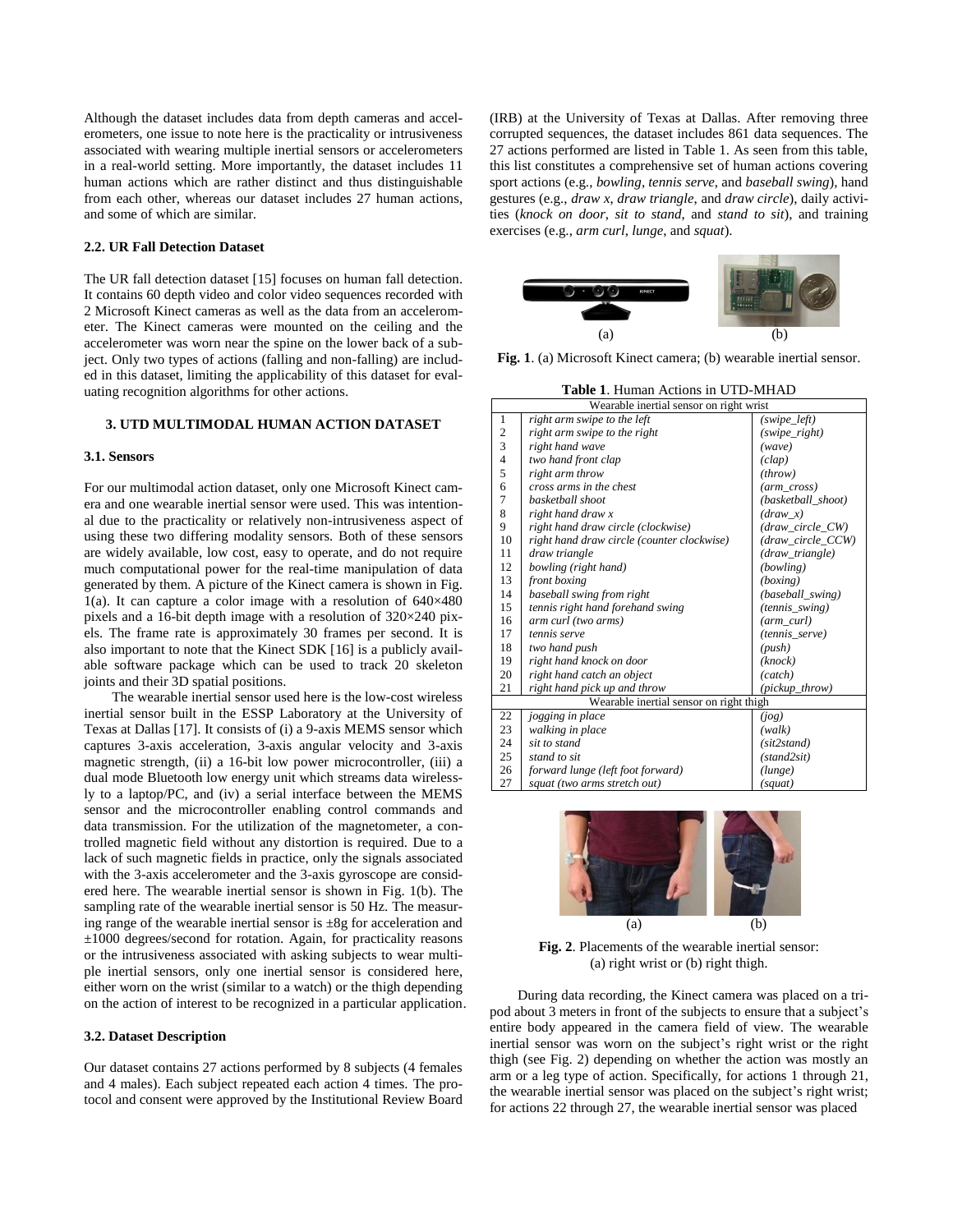

**Fig. 3**. An example of the multimodality data corresponding to the action *basketball-shoot*: (a) the color images, (b) the depth images (the background of each depth frame was removed), (c) the skeleton joint frames, and (d) the inertial sensor data (acceleration and gyroscope signals).

on the subject's right thigh. Each subject performed an action 4 times or 4 trials. The segmentation of each trial was conducted manually offline via visual inspection. This dataset possesses large intra-class variations due to the following reasons: (i) subjects performed the same action at different speeds in different trials, (ii) subjects had different heights, (iii) the same action was repeated in a natural way which made each trial slightly different. For example, the number of claps by a subject for the action *two-hand-frontclap* varied in different trials.

Four data modalities of RGB videos, depth videos, skeleton joint positions, and the inertial sensor signals were recorded in three channels or threads. One channel was used for simultaneous capture of depth videos and skeleton positions, one channel for RGB videos, and one channel for the inertial sensor signals (3-axis acceleration and 3-axis rotation signals). For data synchronization, a time stamp for each sample was recorded. Since the frame rate of the Kinect camera and the sampling rate of the wearable inertial sensor were different, the start and the end of an action were synchronized by using the time stamps of the depth images to serve as references.

More specifically, let the time stamp of the first depth frame (the starting frame) of an action sequence be  $t_0^s$  and the time stamp of the last depth frame (the ending frame) of an action sequence be  $t_0^e$ . Then, the two time stamps (denoted by  $t_i^s$  and  $t_i^e$ ) of the inertial sensor data samples that were closest to  $t_b^s$  and  $t_b^e$  were found in order to identify the first and the last samples of the inertial sensor data. Note that the starting and ending depth frames of an action were annotated via visual inspection. An example of our multimodality data corresponding to the action *basketball-shoot* is illustrated in Fig. 3. For each segmented action trial, the color data was stored in video (.*avi*) files, and the depth, skeleton and inertial sensor data were stored using the MATLAB computing environment as three .*mat* files, respectively. As a result, four data files for an action trial are included in the dataset. The dataset can be downloaded from the link http://www.utdallas.edu/~kehtar/UTD-MHAD.html.

## **4. ACTION RECOGNITION USING DEPTH AND INERTIAL SENSOR FUSION**

To demonstrate the utility of this multimodality dataset for human action recognition, this section provides the outcome of a data fusion approach for human action recognition when using our UTD-MHAD dataset. In the experiments conducted, the data from the subject numbers 1, 3, 5, 7 were used for training, and the data for the subject numbers 2, 4, 6, 8 were used for testing.

The existing feature extraction methods previously used to extract features from depth images and inertial sensors were considered here with the understanding that feature extraction or recognition algorithm is not the focus of this paper. Depth motion maps (DMMs) described in [18, 19] constituted the features which were extracted from the depth images. A brief explanation of these features is given here, more details appear in [18]. For a depth video sequence, all the depth frames were projected onto three orthogonal Cartesian planes to form the projected images corresponding to the three projection views - front  $(f)$ , side  $(s)$ , and top  $(t)$  views.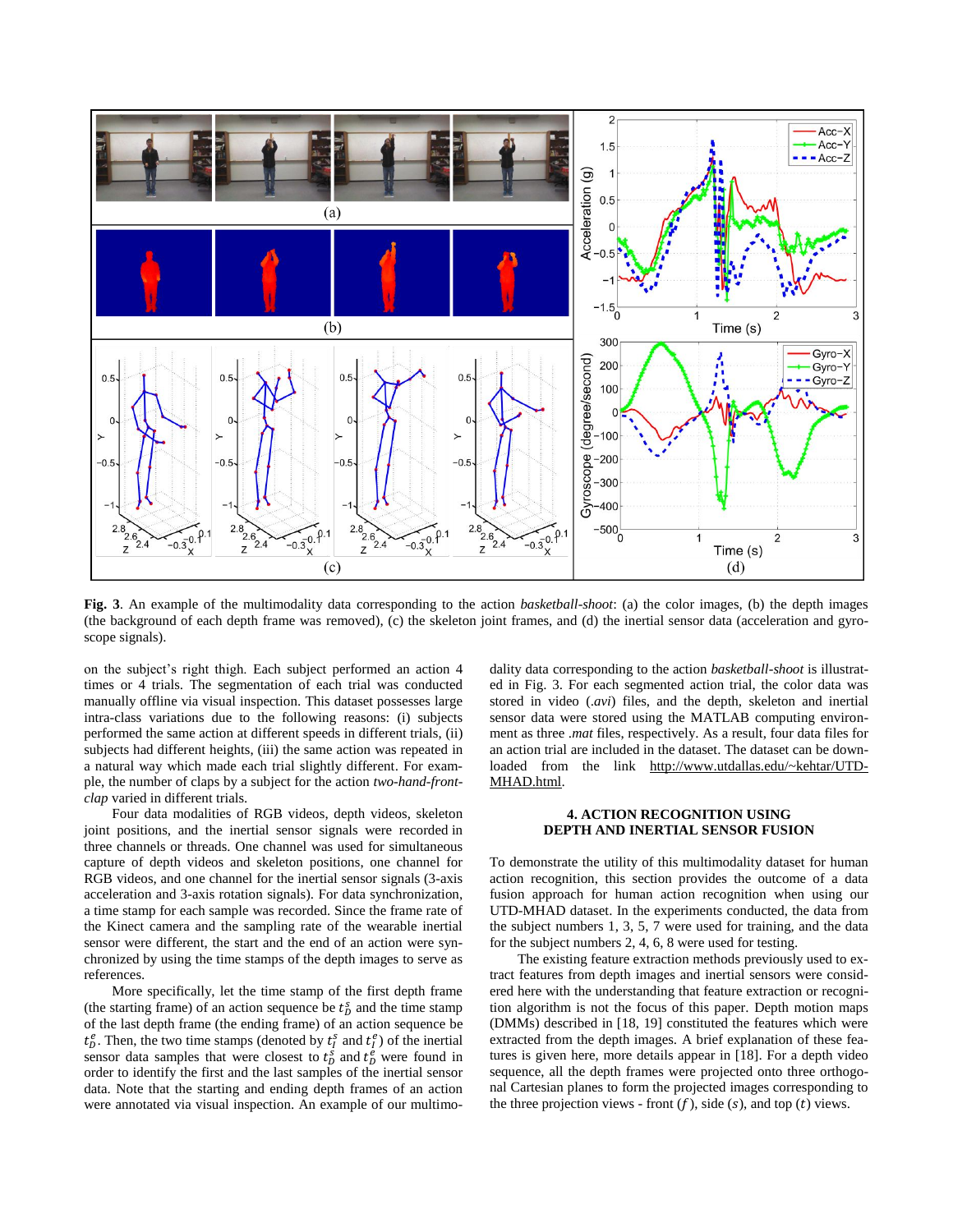

**Fig. 4**. Class specific accuracy and overall accuracy of the 27 UTD-MHAD human actions involving different sensor modalities when using a CRC classifier.

The absolute difference between two consecutive projected images was accumulated through the entire depth video creating three DMMs ( $DMM_f$ ,  $DMM_s$ , and  $DMM_t$ ) from the three projection views. In our experiments, the sizes of  $DMM_f$ ,  $DMM_s$ , and D were set to  $150\times75$ ,  $150\times100$ , and  $100\times75$  as noted in [18]. The three DMMs of a depth sequence were stacked to form a feature vector. Principal component analysis (PCA) was applied to the concatenated feature vector to reduce the dimensionality. The principal components that accounted for 95% of the total variation of the training features were then used.

For the inertial sensor feature extraction, the method described in [13] was used. That is, each acceleration and gyroscope signal sequence was partitioned into  $N$  temporal windows. Statistical features including *mean*, *variance*, and *standard deviation*, were calculated for each direction per temporal window. All the features from  $N$  windows were concatenated to form a feature vector.  $N = 6$  generated the best outcome and it was thus used in the subsequent experimentations. For the fusion approach, the feature sets from the depth camera and the inertial sensor were fused together as a single feature set before feeding it into a classifier.

For action recognition, the collaborative representation classifier (CRC) described in [20] was utilized to evaluate the effectiveness of the fusion approach. The regularization parameter  $\lambda$  of the CRC classifier was tuned based on a five-fold cross validation.

The recognition performance of the fusion was compared with the performance of each individual sensor modality. The results obtained are displayed in Fig. 4. As can be seem from this figure, by combining the features from the depth camera and the wearable inertial sensor, the overall recognition accuracy was improved by more than 11% over the situations when using the Kinect camera alone or the inertial sensor alone. This figure shows that the recognition accuracy of most of the actions was improved when using the fusion of depth and inertial sensor data. For example, the accuracies of the actions *right arm throw*, *draw x*, and *draw circle*  *(counter clockwise)* were improved over 15% as compared to the situation when using the Kinect camera alone or the inertial sensor alone.

It is important to note that the accuracies of the fusion approach for some actions did not improve compared to when using the inertial sensor alone or when using the depth camera alone. This demonstrated that a fusion approach in general is helpful for those actions that generate depth and inertial data that are complementary. In other words, for those actions that a single modality sensor provides adequate discriminatory power, fusion may not provide any improvement.

#### **5. CONCLUSION**

This paper has provided a public domain dataset, named the UTD Multimodal Human Action Dataset (UTD-MHAD), for the examination and comparison of different human action recognition methods, in particular those involving fusion or using both a depth camera and an inertial sensor. The dataset includes four data modalities including RGB videos, depth videos, skeleton positions from a Kinect camera and inertial signals (acceleration and rotation signals) from a wearable inertial sensor. It incorporates 861 data sequences by 8 subjects for a comprehensive set of 27 human actions. This public domain dataset is of benefit to multi-modality research activities being conducted for human action recognition by various research groups.

## **6. ACKNOLEDGMENT**

This work was supported in part by the National Science Foundation, under grants CNS-1150079. Any opinions, findings, conclusions, or recommendations expressed in this material are those of the authors and do not necessarily reflect the views of the funding organizations.